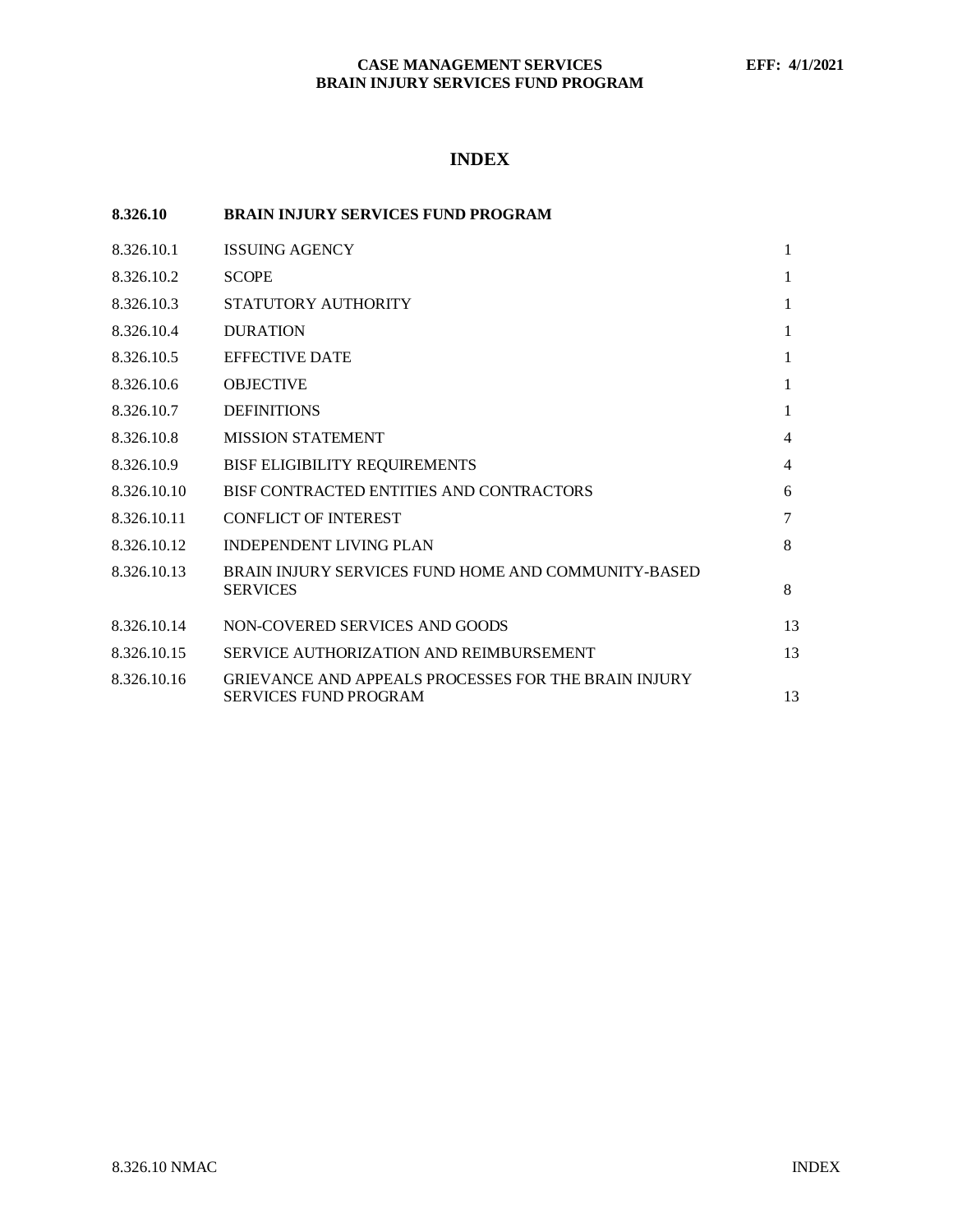#### **TITLE 8 SOCIAL SERVICES CHAPTER 326 CASE MANAGEMENT SERVICES BRAIN INJURY SERVICES FUND PROGRAM**

<span id="page-1-0"></span>**8.326.10.1 ISSUING AGENCY:** Human Services Department. [8.326.10.1 NMAC - Rp, 8.326.10.1 NMAC, 4/1/2021]

<span id="page-1-1"></span>**8.326.10.2 SCOPE:** This rule applies to the general public. [8.326.10.2 NMAC - Rp, 8.326.10.2 NMAC, 4/1/2021]

<span id="page-1-2"></span>**8.326.10.3 STATUTORY AUTHORITY:** Subsection E of Section 9-23-6 NMSA 1978 [8.326.10.3 NMAC - Rp, 8.326.10.3 NMAC, 4/1/2021]

<span id="page-1-3"></span>**8.326.10.4 DURATION:** Permanent.

[8.326.10.4 NMAC - Rp, 8.326.10.4 NMAC, 4/1/2021]

<span id="page-1-4"></span>**8.326.10.5 EFFECTIVE DATE:** March 1, 2021, unless a later date is cited at the end of a section. [8.326.10.5 NMAC - Rp, 8.326.10.5 NMAC, 4/1/2021]

<span id="page-1-5"></span>**8.326.10.6 OBJECTIVE:** The objective of this rule is to establish policies and procedures and define standards of the New Mexico human services department (HSD) brain injury services fund program. The brain injury services fund program provides timely short term in-state non-medicaid services for persons with qualifying brain injuries that are of traumatic or other acquired origin in order to promote independence and to assist the individual in resolving a brain-injury related crisis need and access available payer sources and community resources, when there is no other funding available.

[8.326.10.6 NMAC - Rp, 8.326.10.6 NMAC, 4/1/2021]

### <span id="page-1-6"></span>**8.326.10.7 DEFINITIONS:**

**A. "Acquired brain injury" (ABI)** means a brain injury that is the result of trauma arising from an insult to the brain from an outside physical force via open or closed head injury; shaken baby syndrome; anoxia; neardrowning; electrical shock; brain infection; brain tumors; cerebrovascular lesions or insults, including stroke and aneurysm; or unintended toxic or chemical exposure. The definition excludes conditions that are congenital, degenerative, induced by birth trauma, or resulting from abuse of alcohol or other substances. The injury may be focal or diffuse, causing temporary or permanent impairments in cognitive, psychosocial or physical functioning affecting one or more areas of the brain and result in partial or total functional disability. Brain injury related impairments may affect one or more areas of functioning such as: cognition; language; memory; attention; reasoning; abstract thinking; judgment; problem-solving; information processing; sensory, perceptual, and motor abilities; physical functioning; sleep; psychosocial and behavioral functioning; and, or speech.

**B. "Activities of daily living" (ADL)** means the basic tasks that are necessary for independent functioning to care for one's personal needs and may include bathing and showering, personal hygiene and grooming, dressing, toileting, transferring or moving the physical body in space while performing activities, and self-feeding. Instrumental activities of daily living (IADLs) are not necessary for fundamental functioning but do allow an individual to live independently in their home or community; these include cleaning and maintaining the home, doing laundry, managing personal finances, preparing meals, shopping for groceries, taking prescribed medications, and using the telephone or other communication devices.<br> **C.** "Brain injury". See definition for

**"Brain injury".** See definition for acquired brain injury and traumatic brain injury.

**D. "Brain injury services fund (BISF) program"** means a non-medicaid program administered by HSD through programmatic oversight and contractual management of agencies, providing short-term crisis interim home and community-based services for eligible individuals living with brain injury, who have a defined crisis related to living with brain injury and no responsible funding source to pay for needed services or goods. Direct participant care services are provided through service coordination or BISF home and community-based services.

**E. "Crisis"** means an emergency or unstable situation that has reached a critical phase with a distinct possibility of adverse outcome and poses a serious potential danger. As related to a brain injury, a crisis may include homeless status, unemployment, substantial loss of income, lack of health insurance or means to pay for brain-injury related healthcare, separation from support systems, abandonment or other endangering circumstances. For the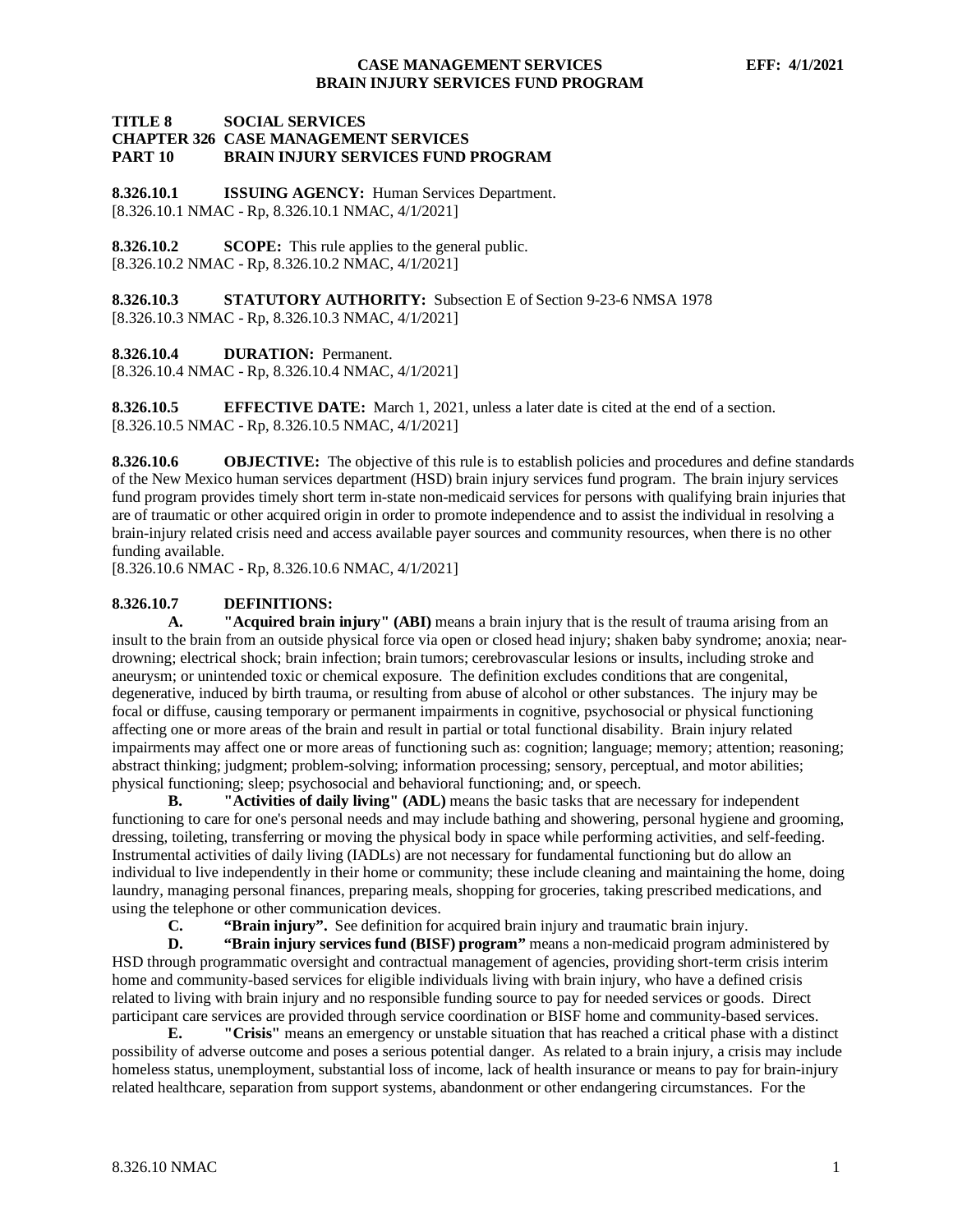purposes of the BISF, the absence of service coordination, long-term care, long-term case management or need for long-term case management does not constitute a crisis.

**F. "Crisis interim period**" means a short-term period of six months upon which an enrolled participant can be reassessed to extend approved services for another six month period depending upon available funding and limited to no more than one consecutive year, if the crisis has not resolved and goals for independent living have not reached completion, or until another funding source has been obtained. Time limitations on services apply to both service coordination and to BISF HCBS.

**G. "Education"** means providing individuals living with brain injury training and understanding of brain injury, acquiring life skills or fulfilling activities of daily living, which can be applied day to day, to assist in the attainment of an independent lifestyle.

**H. "Fiscal intermediary agency"** means an agency that arranges for BISF home and communitybased services and goods and processes payment or reimbursement for services and goods for eligible participants of the New Mexico human services department brain injury services fund program.

**I. "Formulary" or "BISF formulary"** means the list of medications approved by the BISF program for treatment of specific categories of brain injury symptoms and related conditions. Coverage is in the form of copayments for participants who have no other responsible payer sources. Approved generic and brand name medications are categorized by class or function. BISF service coordinators are authorized to review prescribed participant medications against the formulary in the event that other responsible payer sources to cover the medication do not exist prior to referral for BISF HCBS.

**J. "Grievance"** means a complaint or disagreement with regard to how or whether a service provided through the program is or can be provided.

**K. "Home and community-based services" (HCBS)** are defined as services to promote independent living that are provided in a person's home or community, i.e., those not provided under institutional care. BISF HCBS are those that may be required when there is an imminent risk to a participant's health and safety; there has been a sudden change in the medical, psychological or physical condition of a participant; when there is acceleration in the amount of services needed; when needs have suddenly changed; or when another payer source will not pay for the unique brain injury services assessed as a need.

**L. "Human services department (HSD)"** is the New Mexico state government agency that administers services to New Mexico's more vulnerable populations to improve health outcomes through state and federal funding. The brain injury services fund is administered through the medical assistance division and receives only state funding.

**M. "ICD code"** means an international classification of diseases diagnosis, which includes codes for traumatic and other acquired brain injuries and has been documented in writing by a duly licensed medical professional or psychologist for the purpose of assisting an individual with brain injury to qualify for the BISF program. Current ICD codes may be accepted from medical doctors (MDs), osteopathic doctors (DOs), certified nurse practitioners (CNPs), physician assistants (PAs), and Ph.D. psychologists.

**N. "Imminent"** means impending and threatening, referring to a crisis that is bound to happen with a clear and present danger to the health and safety of a person who has sustained a brain injury and who has exhausted all available resources.

**O. "Independence"** means the ability to live in a home and community setting and perform activities of daily living with little or no assistance from others while having access to available community resources.<br> **P. The interval of the contract of a strategy in the contract of a strategy of the contract of a program** 

**P. "Individual"** means a person living with brain injury and may be an applicant or a program participant.<br>**Q. "Independent living plan"** (ILP) means a written person-centered plan that outlines definite goals for

**Q. "Independent living plan"** (ILP) means a written person-centered plan that outlines definite goals for resolving a participant's identified crisis which is designed to assist the participant toward greater independence; lists measurable objectives in the form of action steps and strategies that are targeted to comprehensively address and resolve each identified crisis; and specifies a plan for discharge. The ILP identifies all services and supports as well as payer sources that are assisting the participant toward greater independence, specifying those that pertain directly to service coordination and BISF HCBS. It must also list ancillary services and supports, not paid for by the BISF program, noting related payer sources, as well as services refused but needed to resolve or address identified crises.

**R. "Interim"** means a time period defined by the BISF program in which temporary services are provided. The interim period for the BISF program is six months.

**S. "Legal resident of New Mexico"** means a person residing in New Mexico at the time of application.

**T. "Life skills coach"** means a person, who may be defined as a "life coach", is certified through an accredited organization, and provides targeted customized training to an individual with brain injury to assist in relearning and completing activities of daily living while addressing related cognitive, behavioral or social impairments that are preventing the return to independent functioning.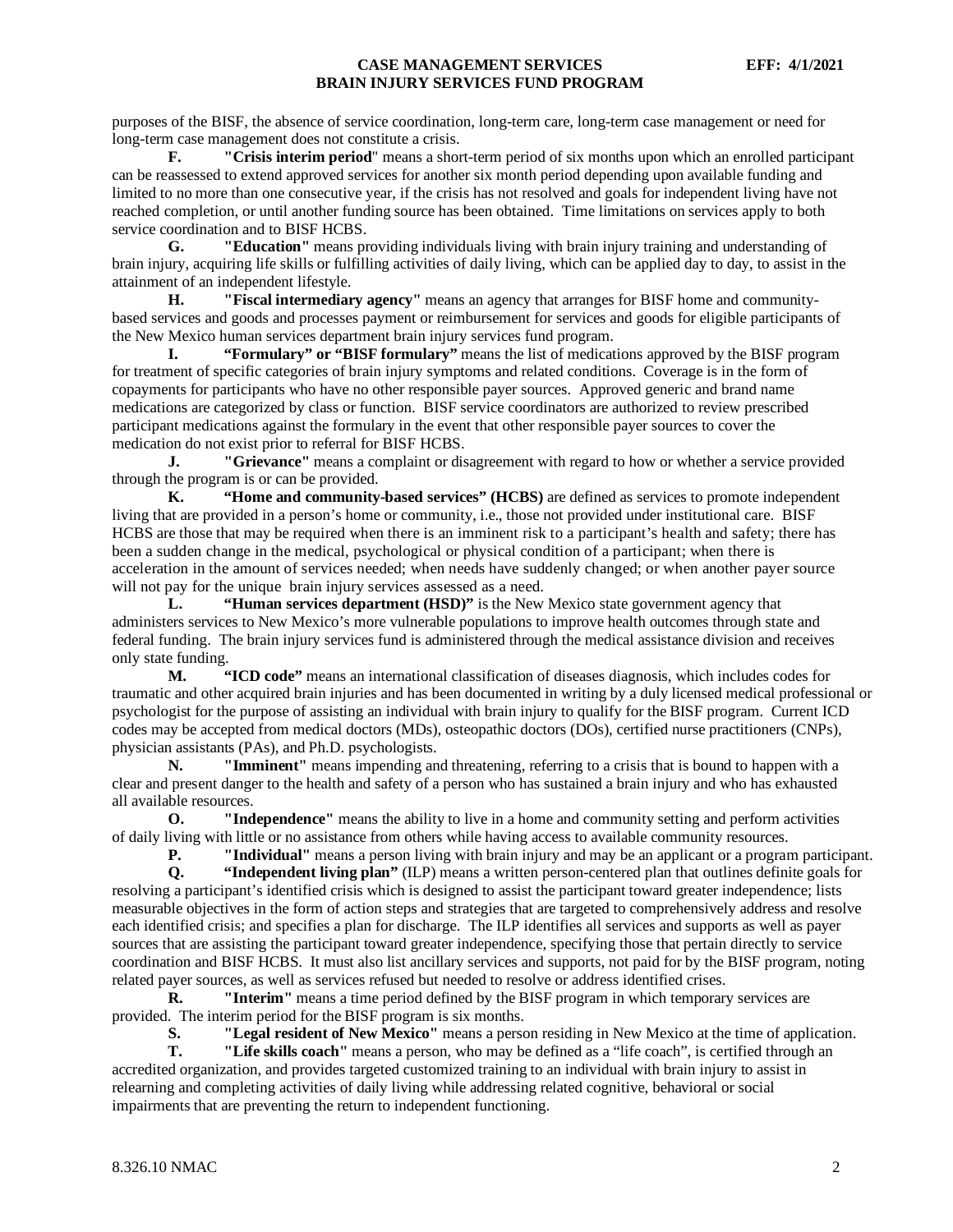**U. "Participant"** means a person living with brain injury, who has qualified for, been approved for, and is actively receiving BISF program services, while working toward greater independence and resolution of crisis needs.

**V. "Payer of last resort"** refers to the BISF Program as a source of funding available to pay for BISF HCBS only after all payer sources with responsibility to pay have been denied or exhausted including private insurance, medicaid, medicare, Indian health services, veterans administration, adult protective services and other state or federal programs, or community programs in which the participant participates voluntarily.

**W. "Residency"** means the status of a person who is a legal resident of New Mexico and is able to produce documentation of a physical address within New Mexico at which the person resides within a home and community setting. It does not include residence in an institution wherein the individual is unable to function independently.

**X. "Risk"** means a possible loss or injury, a hazard increasing the probability or chance that loss or injury will occur.<br>Y.

**Y. "Self-determination"** means the right of individuals to make decisions that direct the path their life follows with regard to medical, financial and all other matters, including the right to refuse measures needed to improve their outcome.

**Z. "Service coordination"** means the goal-oriented initiation, organization and management of a BISF participant's services, including determination of eligibility, initial and interim assessments, development and monitoring of the participant's independent living plan (ILP), referrals for BISF program and community resources, assistance with benefits applications for other payer sources, and problem-solving to assist in the resolution of the crisis that motivated entry to the BISF program, while moving the participant toward greater independence in daily living. Service coordination may continue during resolution of an identified crisis need. Service coordination is not defined as case management, and the need for long-term case management does not constitute a qualifying crisis for remaining on the BISF.

**AA. "Short-term"** means an intervention period with beginning and end points within which BISF funding for service coordination or BISF HCBS may be used to prevent or alleviate a crisis situation until circumstances stabilize or other funding is obtained.<br>**BB.** "Traun

**BB. "Traumatic brain injury (TBI)"** means an insult to the brain from an outside physical force that may or may not have produced a diminished or altered state of consciousness causing temporary or permanent impairments in one or more areas of the brain and resulting in partial or total functional disability and or psychosocial disorientation. The term applies to open or closed head injuries resulting in an impairment of cognitive, psychosocial or physical functions. Brain injury related impairments may occur in one or more areas such as: cognition; language; memory; attention; reasoning; abstract thinking; judgment; problem-solving; information processing, sensory, perceptual, and motor abilities; physical functioning; sleep; psychosocial and behavioral functioning; and speech. [8.326.10.7 NMAC - Rp, 8.326.10.7 NMAC, 4/1/2021]

<span id="page-3-0"></span>**8.326.10.8 MISSION STATEMENT:** To transform lives. Working with our partners, we design and deliver innovative, high quality health and human services that improve the security and promote independence for New Mexicans in their communities.

[8.326.10.8 NMAC - Rp, 8.326.10.8 NMAC, 4/1/2021]

<span id="page-3-1"></span>**8.326.10.9 BISF ELIGIBILITY REQUIREMENTS:** Enrollment into the BISF, as a non-entitlement program, is on a voluntary basis and occurs in up to six month increments. To be eligible for the BISF program, an applicant with a crisis need must meet the following requirements:

**A. Diagnosis:** Individuals are eligible for BISF services if they have a qualifying diagnosis of brain injury of ABI or TBI which has been documented in writing by a duly licensed medical professional or psychologist. A qualifying diagnosis of brain injury is confirmed by the licensed health practitioner's assignment of the current international classification of diseases (ICD) code.

**B. Residency:** Eligible individuals must be legal residents of the state of New Mexico. Eligible participants must be able to produce documentation of the physical location of their New Mexico residence. Those residing in an institution or are in the process of transitioning to an institutional setting are not eligible for services through the BISF program. Those participants who have a confirmed discharge date from an institutional setting and are transitioning into the community are eligible for BISF services for a 30-day period prior to the planned discharge date to assist with setting up needed supports and services. For homeless participants with brain injury, the physical address constitutes the agreed-upon location at which the participant routinely meets with the BISF service coordinator and at least one other community case manager, if available.

**C. Service Coordination Duplication:** Those participants served by other service coordination programs, care coordination or case management systems are not eligible to receive service coordination through the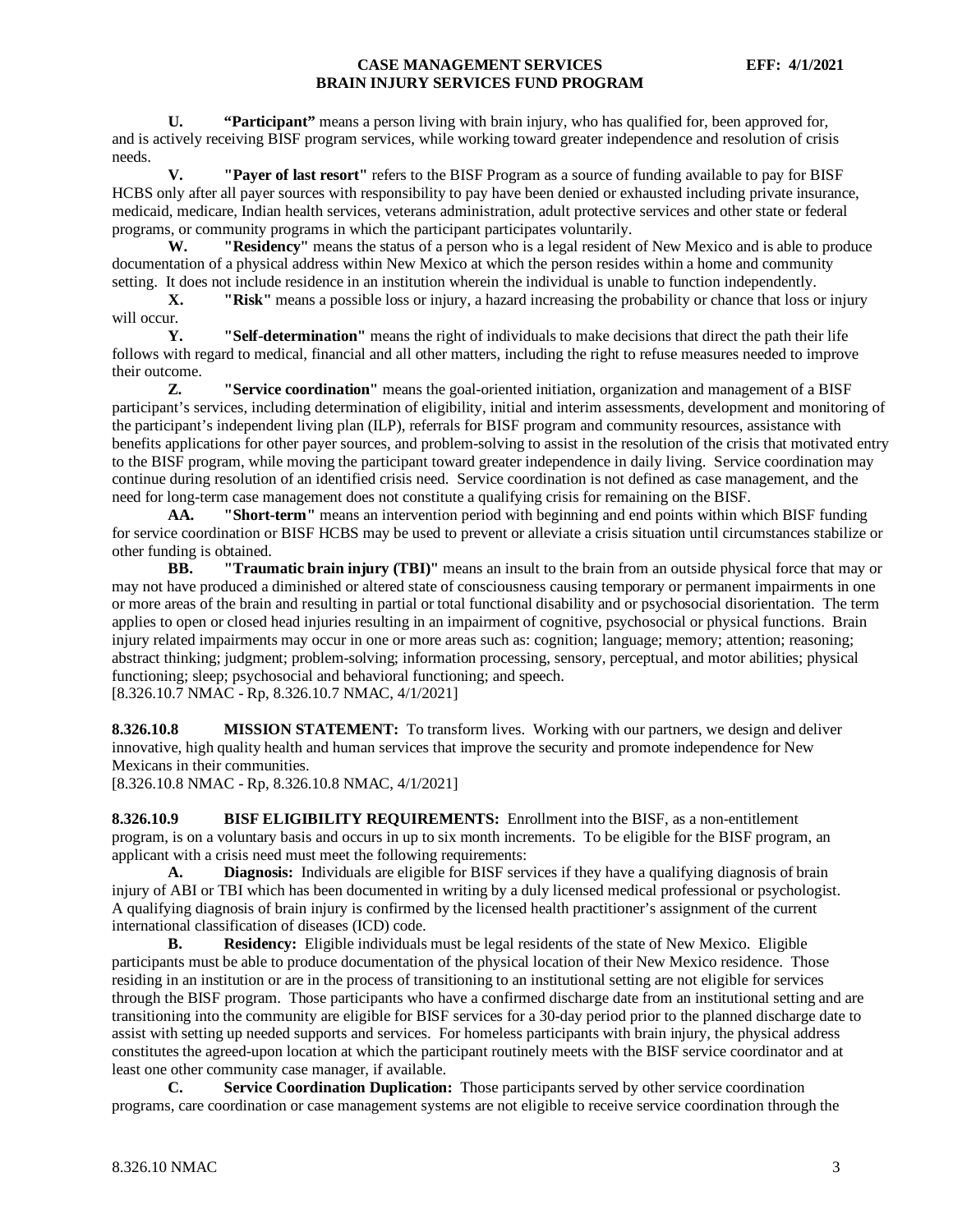BISF program, unless transitioning between programs and with HSD approval. Such programs might include comparable services offered through any of the following:

- **(1)** medicaid managed care organization (MCO), including community benefit;
- **(2)** medicaid home and community-based services waivers;
- **(3)** early and periodic screening, diagnosis and treatment;
- **(4)** family infant toddler;
- **(5)** program of all-inclusive care for the elderly (PACE);
- **(6)** health management organizations (HMOs); and
- **(7)** other private insurances.

**D. Determination of eligibility**: The service coordination contractor is responsible for determining eligibility for the BISF program and maintaining documentation of eligibility status. Proof of eligibility status including current qualifying ICD codes must be provided to the HSD or its designee upon request.

**E. Re-enrollment into the BISF for reactivation of services**: Former program participants, who disenrolled from the program due to resolution of their crisis needs, may seek to re-enroll in the BISF, in the event that a new crisis arises with which they require the program's assistance. Re-enrollment allows for the reactivation of service coordination and BISF HCBS without providing a new ICD code, in the event that a qualifying code continues to be on file.

**F. Continuation of BISF services beyond one consecutive service year.** Program participants who have not experienced a resolution of their crisis need(s) within two consecutive six month interims of service may be eligible to continue service coordination or BISF HCBS for additional interim periods for up to another service year as funding allows. The petition for continuation of services requires written justification by the service coordination agency, following the standards established by HSD. In no case will continuation of services be permitted without written approval by HSD to extend services beyond one service year.

**G. Disenrollment from the BISF:** Disenrollment from the BISF may be voluntary or involuntary.

**(1) Voluntary disenrollment:** Participants may voluntarily disenroll from the program without cause at any time. In addition, participants are no longer eligible to receive service coordination or BISF HCBS services when any of the following apply:

- **(a)** other responsible payer sources have been identified and have begun coverage;
- **(b)** the crisis or crises that caused the participant to seek enrollment have been

resolved; or

**(c)** upon a permanent move out of the state of New Mexico. The service coordination agency will give such participants reasonable advance notice of pending disenrollment and continue furnishing any needed services until the terms for disenrollment have been met and the disenrollment is complete. Upon disenrollment, all services will be inactivated.

**(2) Involuntary disenrollment:** Participants of the BISF may be disenrolled involuntarily if any of the following circumstances apply, subsequent to reasonable efforts of the service coordination agency to provide technical assistance to improve the participant's understanding of program expectations and as noted below:

**(a)** The participant refuses to act in accordance with the requirements of their independent living plan (ILP) or otherwise participate in the resolution of their crisis needs, exercising the capabilities that remain within their power or that of their authorized representative. This describes participants who repeatedly fail to follow through with keeping appointments with the service coordinator or access needed and recommended services;

**(b)** The participant refuses to act in accordance with the program's participant rights and responsibilities, as explained by the service coordination agency and signed by the participant upon program intake; **(c)** The participant's physical, behavioral, psychosocial or service needs exceed that

which can be reasonably provided by the program or be met with available funding; **(d)** The participant engages in disruptive or threatening behavior. This describes a

participant whose behavior jeopardizes his or her health or safety, or the safety of others. In these cases, and with justifiable cause for the service coordinator's safety, the service coordination agency may elect to disenroll such participant without providing further remedy or technical assistance.

**(e)** Prior to disenrollment for any of the above, the service coordination agency proposing to disenroll a participant involuntarily is required to:

**(i)** document the reasons for proposing to disenroll the participant as well as any and all efforts to remedy the situation; and

**(ii)** submit the written request to involuntarily disenroll the participant to HSD, along with supporting documentation for HSD's review and determination that the service coordination agency has provided acceptable grounds for the participant's disenrollment.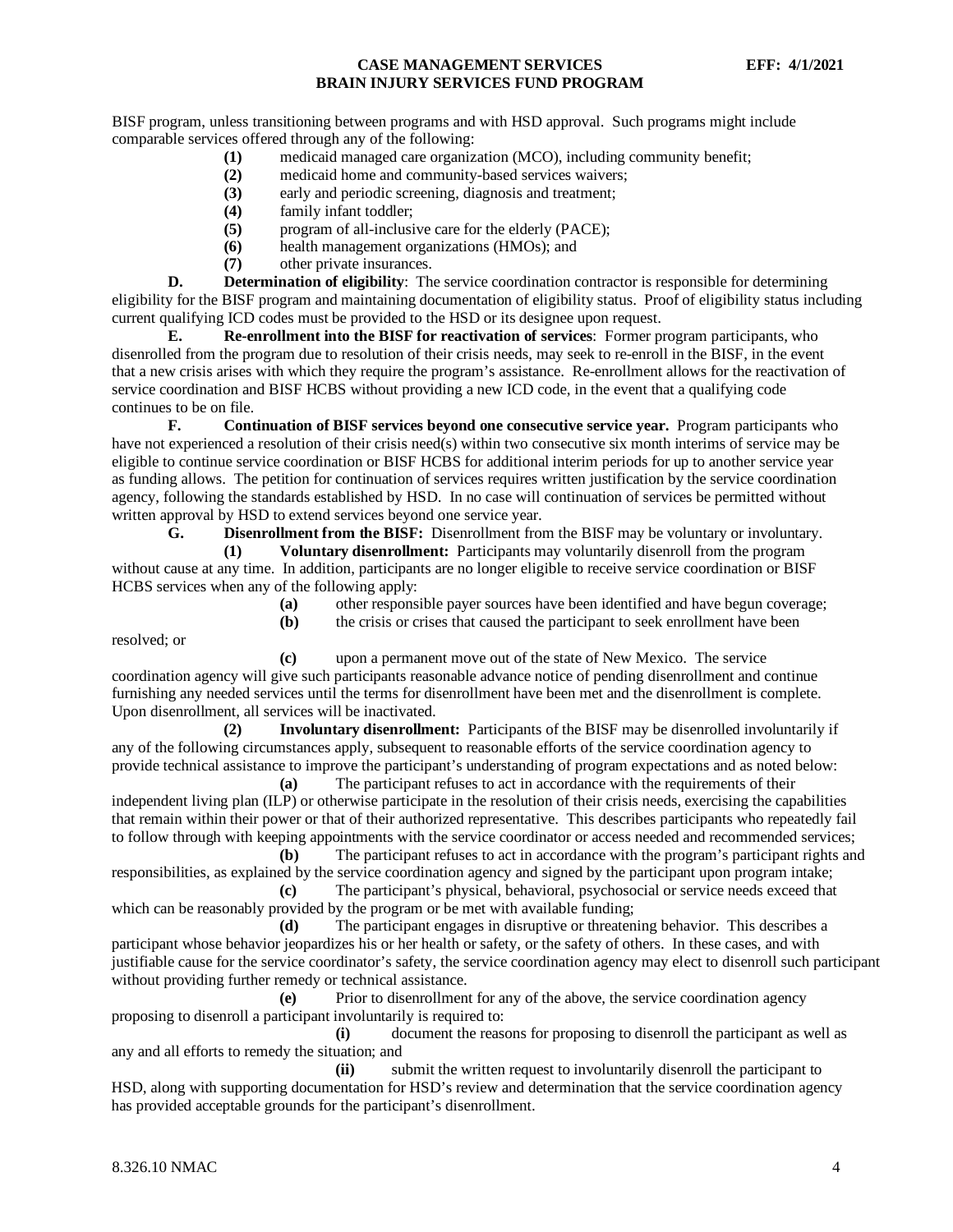#### [8.326.10.9 NMAC - Rp, 8.326.10.9 NMAC, 4/1/2021]

# <span id="page-5-0"></span>**8.326.10.10 BISF CONTRACTED ENTITIES AND CONTRACTORS:** Brain injury services fund (BISF) services

are provided through two contractor components, service coordination and fiscal intermediary agent for BISF HCBS.

**A. Service coordination services:** Service coordination services serve a problem-solving function. They are intended to resolve a participant's stated crisis need, ensure service continuity, prevent fragmentation of services and endeavor to tap into any and all resources that are appropriate and accessible, including community-based supports, while resolving the crisis that brought the participant into the program. The intent of service coordination is to augment, not replace, the participant's natural supports in a manner that facilitates independent living and selfdetermination. All participants must have a BISF program service coordinator before they can receive any other BISF program services.

**(1) Qualifications for service coordination:** Service coordination agencies serving the BISF program must ensure the following pertaining to staff qualifications:

**(a)** have a current social worker license in good standing with the New Mexico board of social work examiners; or

**(b)** have a current registered nurse license, in good standing from the New Mexico board

of nursing; or

mental health or brain injury field; or

settings:

- **(c)** have a bachelor's degree in social work, counseling, nursing, special education or closely related field plus one-year clinical experience related to the brain injury population working in any of the following
	- **(i)** home health or community health program;
	- **(ii)** hospital;
	- **(iii)** private practice;
	- **(iv)** publicly funded institution or long-term care program;
	- **(v)** mental health program;
	- **(vi)** school or school health setting;
	- **(vii)** community-based social service program; or
	- **(viii)** other programs addressing the needs of individuals with brain injury.
	- **(d)** With prior approval from the HSD BISF program manager or designee,

exceptions to service coordinator qualifications can be made; contractors requesting qualification exceptions must demonstrate that applicant candidates have relevant education, internships or volunteer experience. Other qualifications may be:

**(i)** associates degree and a minimum of three years of experience in the

**(ii)** high school graduation or general educational development (GED) test and a minimum of five years of experience in the mental health or brain injury field.

**(e)** All BISF service coordinators whether subcontracting or employed by a BISF program contracted agency must meet these requirements and attend continuing education as determined by HSD.

**(2) Scope of services**: Service coordination includes but is not limited to facilitating eligibility determination for individuals applying to the BISF; conducting an in-person assessment; developing an independent living plan (ILP); coordination and documentation of the delivery of services; maintaining a complete permanent case record for each participant which includes documentation as prescribed by HSD; and creating a transition plan for discharge from the BISF program, coordinating with other case managers, as needed.

**(a)** Service coordinators must identify, and resolve known or suspected issues that may have an impact on the safety and well-being of the participant.

**(b)** Service coordinators must evaluate and monitor direct service and implementation of the ILP through face-to-face contact with the participant at a frequency prescribed by HSD.

**(c)** Service coordination agencies are required to maintain a 24-hour emergency response system that allows participants to contact the agency and respond to individual emergency situations within a reasonable amount of time after notification on a 24-hour basis. An emergency response written policy is to be provided to all program participants.

**B. Fiscal intermediary agent (FIA):** The fiscal intermediary agent (FIA) serves as the intermediary for the arrangement and payment of brain injury specific home and community-based services (HCBS). BISF services are only accessible through the coordination of a BISF program service coordination agency and are limited to filling a participant's needs as outlined in the participant's independent living plan (ILP), when there is an imminent risk to the participant's health and safety.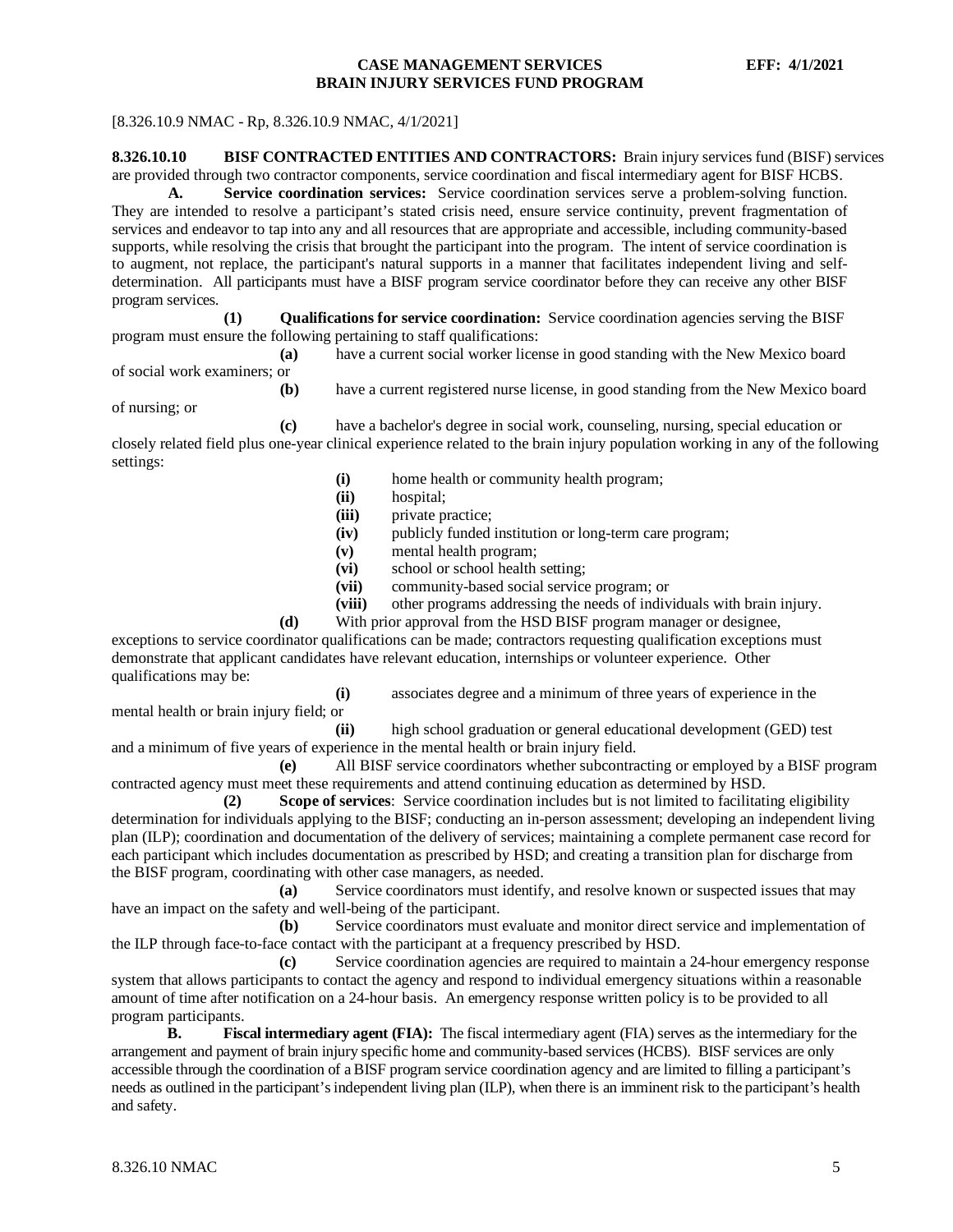**(1) Qualifications for FIA:** FIA service staff must demonstrate the following qualifications:

**(a)** have a bachelor's degree in business, social work, counseling, nursing, special education or closely related field; and

**(b)** have experience related to the brain injury population, working in any of the

following settings:

**(i)** home health or community health program;

- **(ii)** hospital;
- (iii) private practice;<br>(iv) publicly funded
- publicly funded institution or long-term care program;
- **(v)** mental health program; or

**(vi)** community-based social service program; or other program addressing the needs of individuals with brain injuries.

**(c)** With prior approval from the BISF program manager or designee, exceptions to FIA personnel qualifications can be made. Contractors requesting qualification exceptions must demonstrate relevant education internships or volunteer experience. Other qualifications may be:

field; or

**(i)** associate degree and experience in the mental health or brain injury

**(ii)** high school graduation or general educational development (GED) test and extensive experience in the mental health or traumatic brain injury field.

**(d)** All BISF FIA staff employed by the agent, must meet these requirements and attend continuing education as determined by HSD. Contracted FIA service providers must have the required education and be duly licensed by the state of New Mexico within their respective disciplines.

**(2) Scope of services**: Fiscal intermediary agent services include but are not limited to the following activities: maintain a network of providers of brain injury related services and goods and ensure that subcontracted providers are duly licensed by the state of New Mexico or otherwise certified within their respective disciplines; procure goods and arrange contracts and letters of agreement with vendors and contractors who provide the goods, services and supports; receive service and goods referral requests submitted by BISF service coordinators for prior authorization; and arrange for delivery of BISF goods and services.

**(a)** Prior to arranging for and funding requested services or goods, the FIA must verify that other responsible payer source coverage is not available to pay for services or goods and that the participant has exhausted any other financial resources.

**(b)** The FIA must monitor and document service expenditures for participants receiving BISF HCBS and ensure that coverage does not exceed the allowable limits set by HSD;

**(c)** The FIA must assure that subcontracted providers and vendors are providing the services and goods as contracted and ensure timely reimbursement to such providers and vendors.

**C. General administrative requirements**: Agencies contracted to provide BISF service coordination or fiscal intermediary services are required to:

**(1)** have and follow confidentiality standards;

**(2)** maintain a current business license issued by the state, county or city government if required;

**(3)** comply with all applicable federal or state regulations, policies and procedures that apply to their business and to their contract with HSD;

- **(4)** demonstrate financial solvency;
- **(5)** maintain full professional liability insurance coverage;
- **(6)** establish and maintain written policies and procedures related to:
	- **(a)** service provision and appropriate supervision;<br>**(b)** professional documentation standards;
	- **(b)** professional documentation standards;
	- **(c)** training and education on brain injury; and

**(d)** grievances and appeals as outlined in 8.326.10.15 NMAC in a manner that is

accommodating to those living with brain injury and agreeable to the HSD BISF program; and

**(7)** have a governing board with at least one external member with a brain injury, a family member with a brain injury or professional working with brain injury;

**(8)** maintain an in-house directory of brain injury resources for each region served. [8.326.10.10 NMAC - Rp, 8.326.10.10 NMAC, 4/1/2021]

<span id="page-6-0"></span>**8.326.10.11 CONFLICT OF INTEREST:** Contracted entities and providers, who provide direct BISF services, must avoid conflict of interest or duplication of services and may not: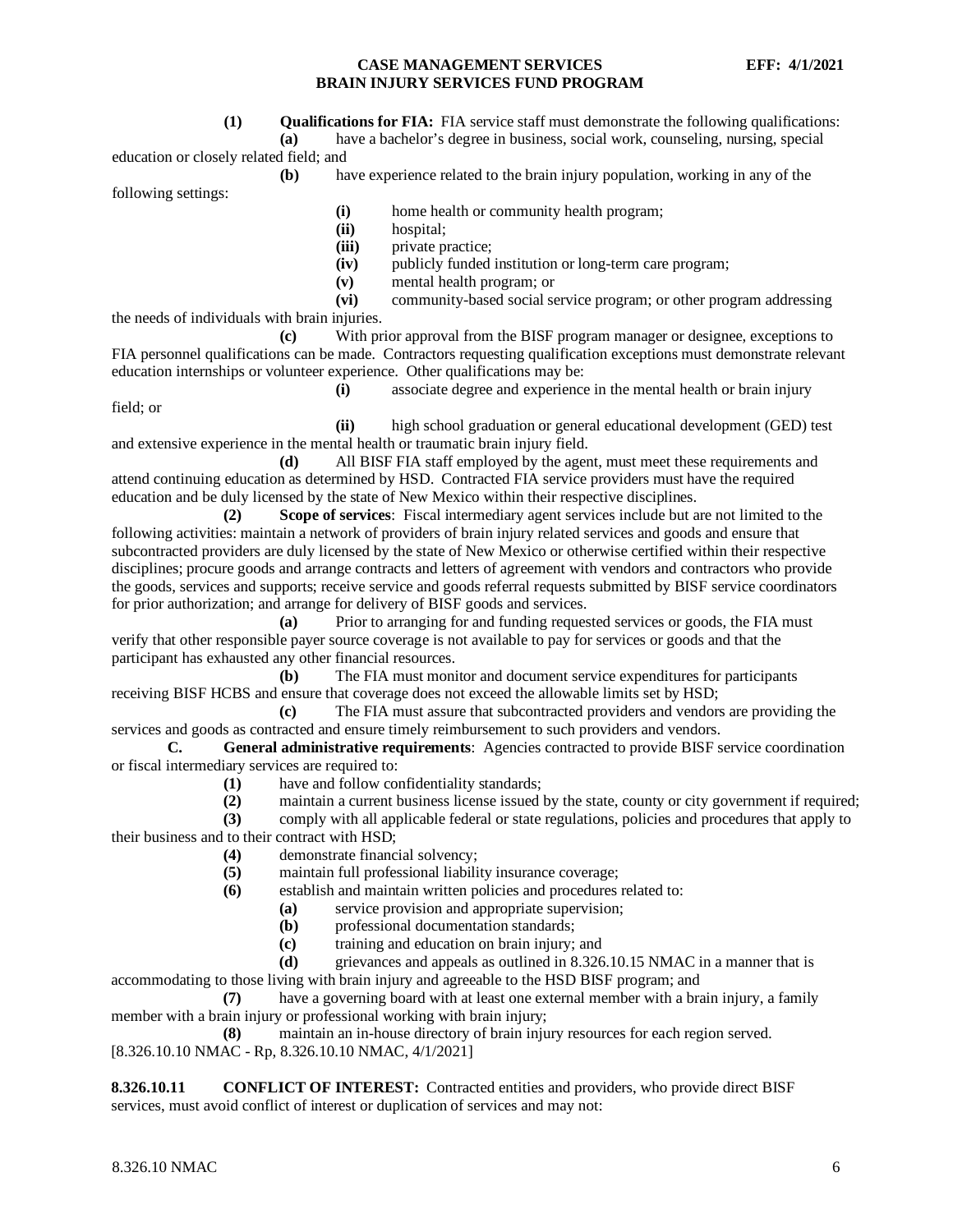A. provide direct intervention services, such as individual therapy, group therapy, support groups, homemaker services, personal attendant services, life skills coaching services, psychosocial rehabilitation services, or duplicate BISF HCBS or fiscal intermediary services for enrolled BISF participants, when they are also contracted to provide service coordination services;

**B.** accept gifts from existing or potential vendors in exchange for a contract relationship or other favorable treatment;

**C.** charge BISF program participants for their services; and

**D.** in no instance shall a service coordination agency or fiscal intermediary agent, contracted by HSD for BISF program services, direct the provider, vendor or contractor that shall provide a participant's services or goods. [8.326.10.11 NMAC - Rp, 8.326.10.11 NMAC, 4/1/2021]

<span id="page-7-0"></span>**8.326.10.12 INDEPENDENT LIVING PLAN:** An independent living plan (ILP) is required for each interim service period that includes all the services, goods, and supports recommended to the participant including referrals to BISF HCBS and any other potential resources available in the local community that are needed to resolve the identified crisis. BISF HCBS cannot be initiated until the service coordinator has included the services in the ILP and completed the appropriate referrals. The ILP is to be written and developed by the service coordinator with the participation of the participant and shall include:

- A. person-centered goals and action steps needed to complete goals;
- **B.** education and support necessary to reach goals and objectives;<br> **C.** number of hours per month the participant will receive BISF se

**C.** number of hours per month the participant will receive BISF service coordination and other identified BISF services;

- **D.** expected measurable outcomes;
- **E.** time frames for reaching goals and meeting objectives;<br>**F.** plans for discharge or transference to another program
- plans for discharge or transference to another program or payer source;

**G.** identification of all persons, services or products necessary to reach the participant's goals and accomplish their objectives; and

**H.** estimation of cost of services or goods provided by HCBS.

[8.326.10.12 NMAC - Rp, 8.326.10.12 NMAC, 4/1/2021]

#### <span id="page-7-1"></span>**8.326.10.13 BRAIN INJURY SERVICES FUND HOME AND COMMUNITY-BASED SERVICES:**

BISF home and community-based services (HCBS) and goods are for outpatient care administered within the state of New Mexico and must address the participant's assessed needs and include the expectation of individual and family participation. BISF HCBS are designed to resolve a participant's identified crisis, enhance the individual's selfdetermination and promote independence. BISF HCBS funding can only be used for services and goods that are documented in the participant's ILP and or substantiated by physician's orders or other required documentation, as appropriate. As the payer of last resort, BISF funding may be used for the purchase of authorized services or goods that are not covered by medicaid, medicare, the special education-individuals with disability education act (IDEA) program, department of vocational rehabilitation (DVR), private insurance or other responsible payer sources. The delivery of all BISF HCBS will be in accordance with the standards set by HSD.

**A. BISF HCBS eligibility requirements:** BISF HCBS can only be provided to program participants who have a current BISF service coordinator and have met BISF program requirements. Eligibility for BISF HCBS is based upon the service coordinator's assessment of participant needs, verification that no responsible payer source exists, and receipt of supporting medical documentation, as appropriate to justify the need for a requested service or good. Referrals for qualifying participants are submitted to the FIA, who arranges and pays for authorized goods and services in 90-day increments.<br>**B**.

**B. Funding limits per participant:** There is a maximum yearly and lifetime coverage for eligible participants as determined by their assessed needs. Funding is also limited by legislative or departmental appropriation. Coverage limitations for qualifying participants are as follows:

**(1)** No more than the annual budgetary cap per participant as prescribed by HSD, unless through approved written exception by HSD; this value represents a maximum amount that may be budgeted and is not a guaranteed annual budget assignment.

- **(2)** \$75,000 lifetime maximum for combined services and goods;
- **(3)** \$10,000 lifetime limit on environmental modifications; and

**(4)** only one emergency housing assistance per participant in a lifetime, unless an exception is made in writing by the BISF program manager at the HSD.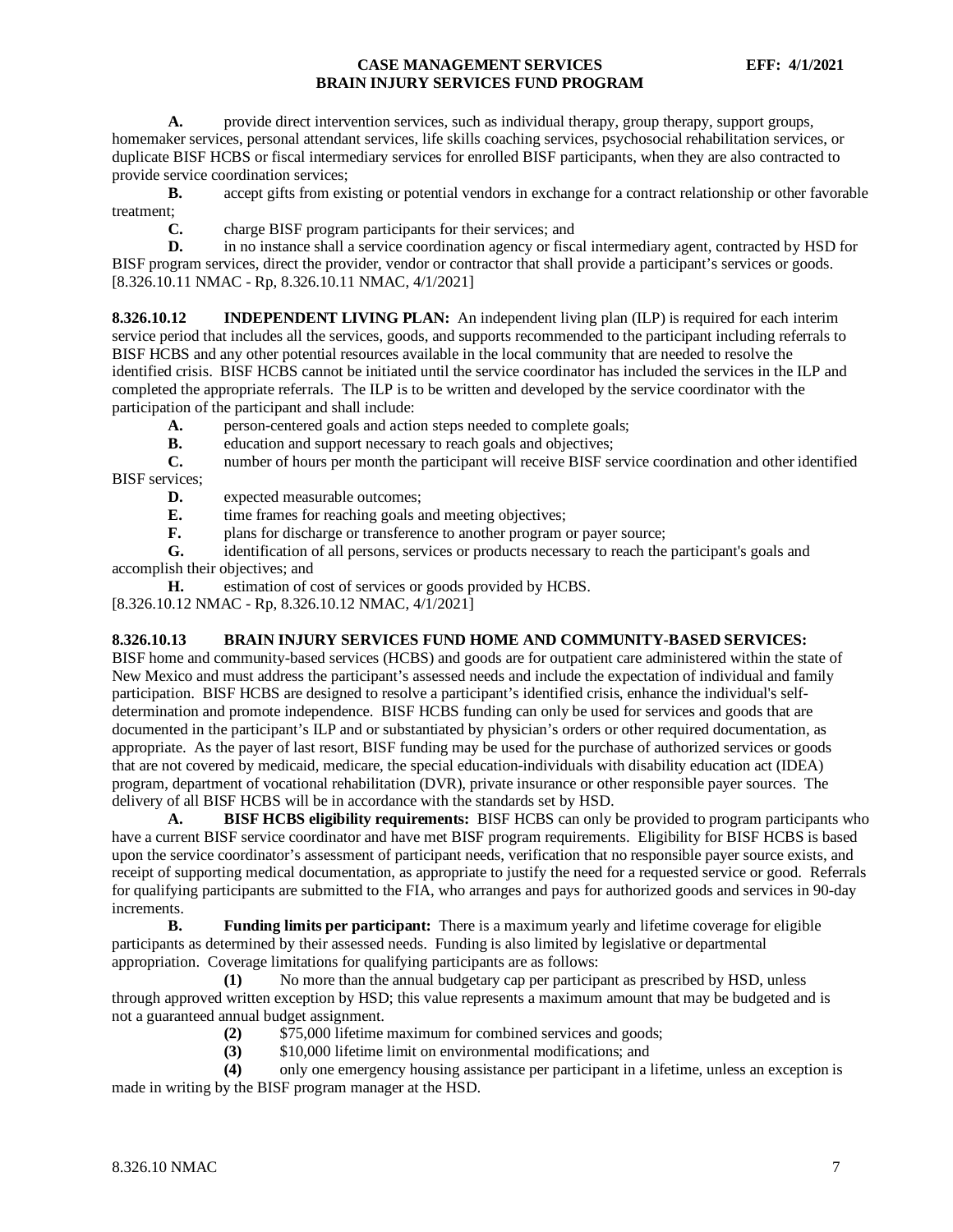**C. Duration of services:** BISF HCBS funding and approved services are provided in six month increments with the following provisions:

**(1)** BISF HCBS are provided as funding limits allow only until other responsible payer sources are available, or the crisis has been otherwise resolved.

**(2)** BISF HCBS can only be continued for one additional interim, up to one year with documentation that the needs being addressed still exist and cannot be provided by another responsible payer. Continuation of BISF HCBS for requested services is contingent upon completion of a six-month written recertification conducted by the participant's service coordinator in accordance with program standards. As applicable, this will include orders from a physician or licensed medical provider stating support for ongoing services.

**(3)** BISF HCBS may be extended or continue past the six-month duration, until a necessary product can be obtained or in the case of environmental modification and retrofit automobile services, the modification to the participant's environment or automobile can be completed. Any cause for delay must be recorded by the service provider in the participant's record and provided to the service coordination agency. The record must be updated, until completion of the project or modification has been completed or the goods ordered are delivered.

**(4)** Exceptions to the six-month interim timeline beyond two consecutive interims, may be requested by the service coordination agency in writing through HSD's process for extending services and referrals on the basis of one or more unresolved crises, ongoing participant needs and available funding.

**(5)** After a participant's BISF HCBS have been inactivated, services may be reestablished through the BISF service coordinator due to an exacerbated condition or situation that has caused a critical need that cannot be covered by other responsible payer sources.

**(6)** Participants who are receiving BISF HCBS may be eligible to access additional BISF HCBS funding, beyond the prescribed limits, if the person has experienced a sudden, drastic and accelerated change in needs impacting health and safety, such as an exacerbated medical or psychological condition. Participants accessing BISF HCBS on an escalated basis will require medical documentation to establish a higher order of need. Escalated services may or may not be provided as funding allows on a short-term basis, per program requirements.

**D. Freedom of choice:** Each participant receiving BISF HCBS shall be informed of all available service providers, vendors or contractors that are eligible to provide the needed services or goods in their region. The participant shall be the sole decision maker of who is to provide services or goods from all eligible entities that could fill his or her needs. The BISF program cannot guarantee that all services will be available in all regions or that a preferred provider will agree to work with the program.

**E. Service descriptions:** Services that require physician's orders include but are not limited to home health aide, nursing services, neuropsychological evaluations, novel or unconventional therapies, durable medical equipment over \$250, and other non-standard services and goods. Requested services and goods cannot be accessed until authorized in writing by the FIA, who arranges and pays for approved BISF HCBS and goods. BISF HCBS funding may be used to pay for services and goods that meet the noted criteria in the following categories, with special requirements, as noted:

**(1) Assistive technology assessment services:** Assistive technology assessment services are the systematic application of technologies to assist persons diagnosed with brain injury to improve communication skills and the ability to perform activities of daily living. An assistive technology assessment is required to justify the purchase of assistive technology or adaptive equipment that is needed to address symptoms of the participant's brain injury. Services shall be provided by an individual or agency with a minimum of a master's degree in assistive technologies; an individual or agency certified by the rehabilitation engineering and assistive technologies society of North America (RESNA); an individual or agency demonstrating a working knowledge of assistive technologies; or a licensed physician or rehabilitation provider agency. Services shall include assessment, recommendations and training by a qualified healthcare professional.

**(2) Durable medical equipment and assistive technology:** Durable medical equipment (DME) refers to any equipment that is used to serve a medical purpose or provides therapeutic benefits to a patient in need because of certain medical conditions, related to a participant's brain injury. Assistive or adaptive technology refers to any "product, device, or equipment, whether acquired commercially, modified or customized, that is used to maintain, increase, or improve the functional capabilities" of a person living with brain injury. DME or adaptive equipment is intended to fill the assessed medical, therapeutic or functional needs of participant and a prescription and a written assessment provided by a physician or licensed therapist must be submitted to justify the equipment requested if the cost of the DME is more than \$250.

**(3) Environmental modifications:** Environmental modifications refer to alterations required to make the participant's home more accessible because of their brain injury and related physical limitations.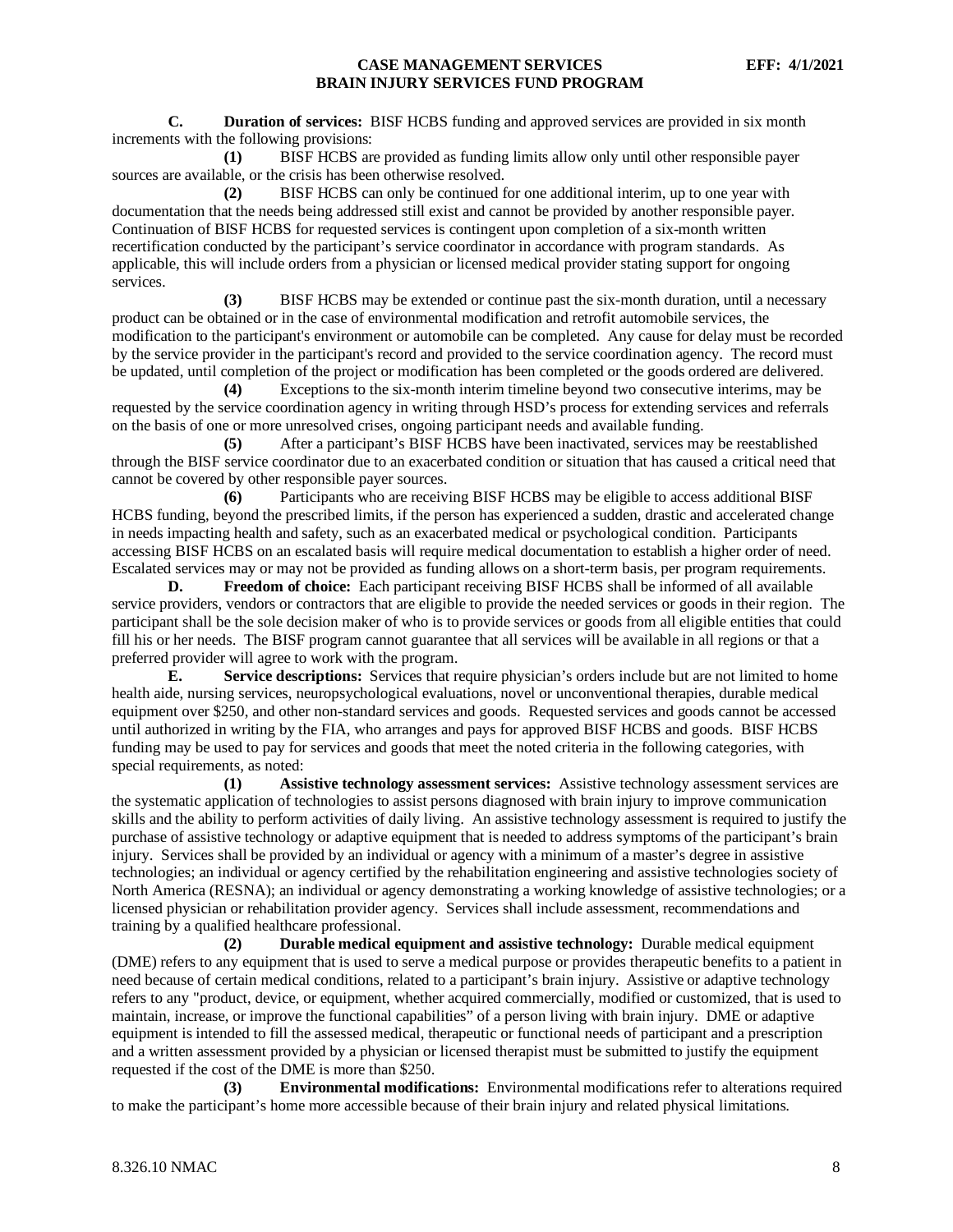Environmental modifications include but are not limited to, widening doorways, installing ramps and modifying bathrooms. Funds cannot be used to cover home improvements; expenses related to home maintenance or other repairs that would otherwise be incurred as a responsible homeowner or tenant; or be applied toward the purchase of a home. The following criteria for environmental modifications must be adhered to:

**(a)** An assessment for the proposed environmental modification must be done by a licensed physical or occupational therapist to justify the service.

**(b)** For any modification over \$250, contractor bids must be obtained by the service coordinator which must include blueprint, written description of plan and price itemization for materials and labor, along with any other supporting documentation.

**(c)** Only contractors with a current license in good standing can be engaged to do environmental modifications.

**(d)** Funds for environmental modifications are limited to a \$10,000 lifetime

maximum.

**(e)** The participant shall provide proof of property ownership, and, if residing in or renting property owned by another party, provide written permission from the landlord prior to pursuing any BISF funded environmental modification;

**(f)** The FIA in collaboration with the participant's service coordinator shall show evidence that BISF funding was the most appropriate payer source to fund the requested environmental modification;

**(g)** For instances when costs related to a needed environmental modification cannot be covered in total by another funding source, documentation of collaboration with other funding sources must be submitted to the FIA and include:

> **(i)** a detailed description and plan for the project including total cost; **(ii)** the specific portion to be funded by the BISF program as the payer of

last resort; and

**(iii)** the contractor's written acknowledgment of the specific portion and amount of the project for which the BISF program is responsible.

**(h)** All requests, plans and related documentation for environmental modifications shall be submitted by the BISF service coordinator for review and written approval by HSD, prior to submitting a referral.

**(4) Home health aide, homemaker or companion:** A home health aide, homemaker or companion from a licensed agency may be contracted to assist participants in gaining functional independence with activities of daily living, performance of general household tasks, and enable the eligible participant to accomplish tasks he or she would normally do for himself or herself if he or she did not have a brain injury. Providers of these services must meet the quality personnel standards as stipulated by the agency and state licensing. The required license of contractors providing these services must be in good standing and current. Provision of authorized services must adhere to the following requirements:

**(a)** Participants must require regular assistance with activities and or instrumental activities of daily living, as prescribed by the HSD BISF program.

**(b)** Family members, who reside in the same household, cannot serve as paid caregivers, unless:

**(i)** the participant and family member reside in a remote area, where no professional caregiver or respite services are available, and the needs of the participant prevent the in-home caregiver from engaging in employment outside the home; or

**(ii)** the intensiveness of the participant's behavioral or mental health needs prevent outside caregivers from entering the home and administering effective care. These needs shall be justified in writing through a signed letter from the participant's licensed medical or mental health care providers and submitted to HSD or designated representative for review and approval. Such justification shall be updated annually, for as long as the participant remains eligible for BISF services.

**(c)** In-home family caregivers who meet the criteria noted in Subparagraphs (a) and (b) of Paragraph (4) of Subsection E of 8.326.10.13 NMAC must be trained and employed by a licensed agency that meets the quality personnel standards, as stipulated by the agency and state licensing, and timesheets shall be submitted, as requested.

**(5) Initial and emergency housing costs:** Assistance to pay initial or emergency rent, security deposit and utility start-of-service or one-month maintenance of service charges may be provided as once in a lifetime occurrence. Documentation submitted by BISF service coordinators with any housing referral to the FIA shall adhere to the guidelines below and be maintained in the participant's BISF record: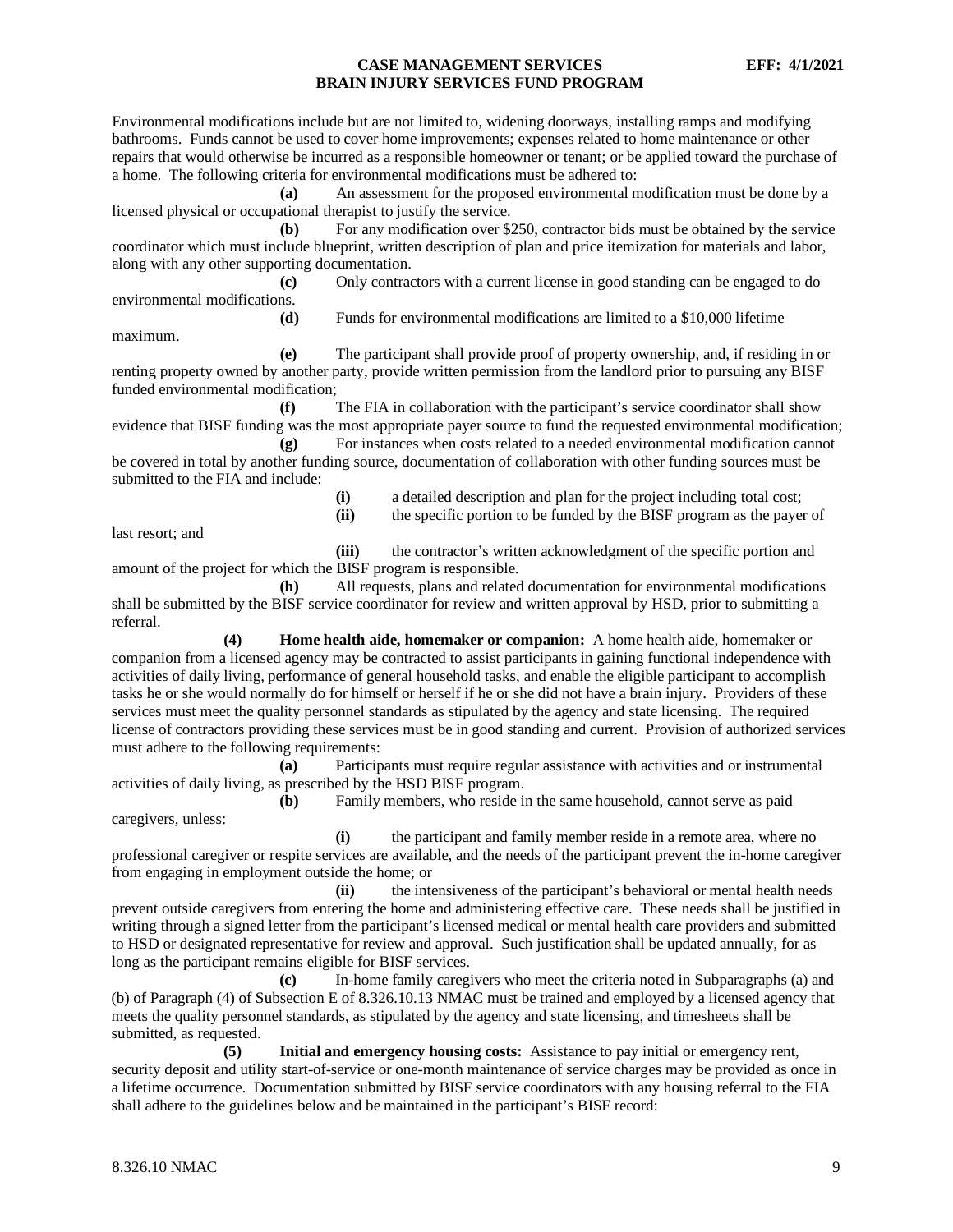**(a)** a completed housing plan worksheet and budget, which includes documentation that the participant has sufficient resources to sustain ongoing housing expenses for the chosen housing; documentation that no other payer source was available to cover the housing expenses; the rental price range that would be sustainable for the participant; and detail regarding the manner in which initial housing or utility costs will be paid.

**(b)** a copy of a lease or rental agreement letter that contains the name of the leaser, the address of the property and a contact name and phone number for verification of rental intent.

**(c)** start up and or emergency utility costs shall be submitted to the FIA to be paid within 90 days of the signed rental agreement.

**(6) Nursing care:** Brain injury related private duty nursing services covered by BISF HCBS must be in compliance with the New Mexico Nurse Practice Act and provided in the participant's home under the orders of the participant's physician. These services may be provided by a licensed registered nurse (RN) or a licensed practical nurse (LPN).

**(7) Nutritional consultation:** Coverage includes consultation and follow-up with a registered dietician or nutritionist, who is licensed with the New Mexico board of nutrition and dietetics; qualified providers may include specialists such as MDs, DOs, Ph.D.s, RDs, LDs, or DCs.

**(8) Physician or medical provider services for outpatient health insurance:** Coverage of copayments for physician services or the treatment of a participant's brain injury or conditions directly related to the brain injury requires treatment verification by the office of the licensed medical professional or therapist. Payments of insurance premiums and or deductibles are not covered by the BISF program.

**(9) Prescribed medications:** Copayment assistance may be used to cover prescription medications that are medically necessary to treat symptoms arising from a participant's brain injury or directly related conditions. Reimbursement for this service requires adherence to the following guidelines:

**(a)** prescription medications eligible for reimbursement must be listed in the approved BISF program formulary. Exceptions to the BISF program formulary must be approved in writing from the HSD BISF program manager or designee;

**(b)** participants may not be reimbursed for prescription medications in cases where the receipt evidencing purchase is submitted more than 90 days past the date the prescription was filled;

**(c)** the participant must submit the pharmacy print out, which identifies the participant's name, the date, doctor's name, name of the medication and the price paid; and

**(d)** if feasible, and the FIA is able to set up an agreement with certain pharmacies, participants may have scripts filled with the billing sent directly to the FIA for payment; the service coordinator is responsible for checking receipts submitted by participants to avoid duplicate payments on those submitted through the pharmacy.

**(10) Professional life skills coaching and organizer services:** This interim service may be accessed to assist a participant in learning or re-learning life skills that are required in order to function independently in their home environment, in their job or in their community. These services are provided by individuals with appropriate certification and require the provider to address the cognitive, behavioral or social impairments that are preventing the return to independent functioning. The service may include assistance with home organization or management, time management, records management, and organization and management of finances, as well as coaching in appropriate social interactions; effective communication skills; anger management; self-care/health management; pursuit of education or employment; childcare and parenting skills; accessing and navigating community resources; mindfulness training and any other cognitive, social, or behavioral skills identified in the participant's ILP. The services of the life skills coach are not to be used as a substitute for the participant's task performance. The services are customized for each participant and are usually provided in the person's home, place of work or wherever an activity would normally occur. Services are to be provided at a frequency that will best facilitate the transfer of needed skills, following an evaluation conducted by the coach. Life skills may also be provided to family members to help them adjust to their changed roles and circumstances following the brain injury of their family member. Service limitations apply as prescribed by HSD.

**(11) Respite care:** A participant's primary caregiver may be provided temporary respite, if the caregiver lives in the same household as the participant. Respite may be provided for a period up to 72 hours per week and may or may not include overnight hours. BISF HCBS funds cannot be used to pay for respite care provided by home health aides or salaried employees.

**(12) Retrofit automobile:** This service is used to modify an automobile specifically for the use of a participant with brain injury. The service is limited to installation of a van lift; hand or pedal controls; and modified seating. Funds cannot be used for the purchase of an automobile or be applied toward the cost of auto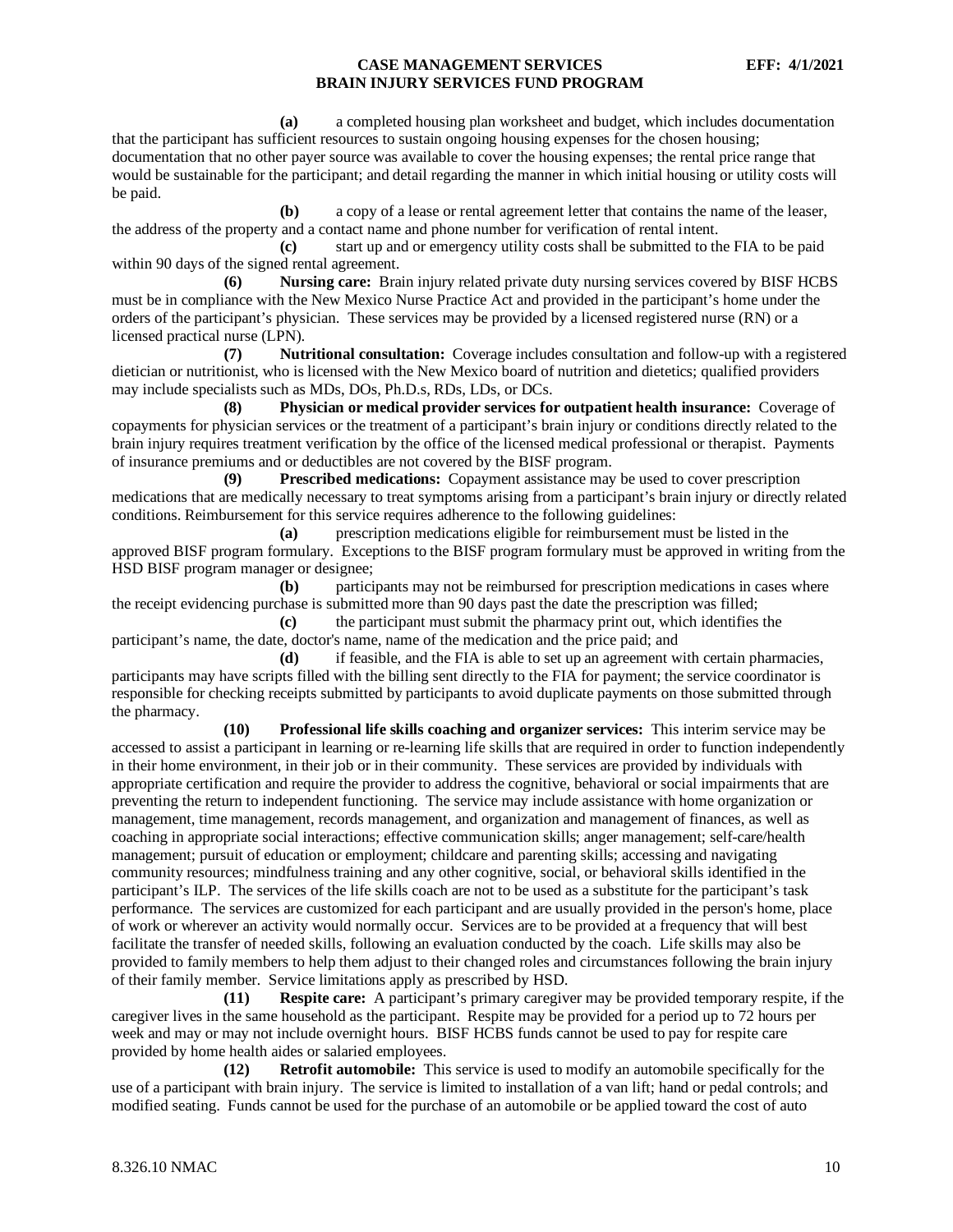repairs or maintenance that would be otherwise incurred by the responsible vehicle owner or lessee. Any request for retrofit of an automobile will begin with a referral by the service coordinator identifying a certified driver rehabilitation specialist (CDRS), who will assess the abilities of the participant with brain injury, complete an evaluation, make recommendations for the vendor who will perform the installation, and provide any training on the use of specialized equipment or controls, once the installation is completed. The CDRS may or may not be affiliated with the vendor who completes the installation; a separate referral may be needed for the vendor completing the installation.

**(13) Transportation (public or private):** Requests to cover private or public in-state transportation for participants with brain injury must adhere to the following guidelines:

**(a)** Funds may be authorized for mileage reimbursements for the use of the participant's private vehicle for the purpose of getting to medical and therapy care for treatment of conditions directly related to the brain injury. Approved mileage reimbursements will:

**(i)** require prior approval by the BISF service coordinator for identified destinations and be authorized for payment by the BISF FIA;

**(ii)** cover costs of actual mileage at no more than the current state approved

**(iii)** not be authorized to pay for gas, mileage or wear and tear on any other vehicle not privately owned by the participant with brain injury;

diem; and

rates;

**(iv)** not cover overnight costs for participant or caregiver lodging or per

**(v)** not be covered for requests submitted more than 90 days past the date the transportation was provided, or the trip was taken.

**(b)** Funds may be used to purchase public transportation in the form of bus, van or rail passes for participants and their caregivers.

**(14) Therapies and alternative therapies:** All therapists providing traditional and alternative therapy services must hold a current license and be in good standing from their respective licensing authority. Service limitations on alternative therapies, such as massage, acupuncture and chiropractic care may apply, as specified by the HSD. BISF HCBS funds may be used to cover copayments for medically necessary therapies, as listed below:

- **(a)** outpatient mental or behavioral health;
- **(b)** physical therapy;
- **(c)** occupational therapy;
- **(d)** speech and language therapy;
- **(e)** massage therapy;
- **(f)** acupuncture; and
- **(g)** chiropractic care.

**(15) Other use of BISF HCBS funds:** BISF HCBS funds may be used to provide other limited services in the absence of another payer source. Those services provided by a licensed practitioner may require an order or a letter of recommendation from a licensed physician or therapist. Requests for these services must be submitted by the service coordinator in writing for written authorization by the HSD BISF program manager or designee and include:

**(a)** Special training and education to the participant and family in the use of tools and methods needed to promote recovery and independence of the participant.

**(b)** Neuropsychological evaluations to determine a course of treatment for a participant who has already met the BISF program's eligibility criteria. The participant must present a physician's order or letter of recommendation for prior authorization, before accessing the service.

**(c)** Special health and dietary items that are needed because of conditions directly related to the brain injury.

**(d)** Health and housing advocate through independent contractors or peer mentors for attendance and advocacy at medical or therapy appointments or providing assistance in locating safe and affordable housing.

**F**. Providers or vendors of BISF HCBS sub-contracted by the FIA may not charge program participants for services already arranged and authorized through the BISF, unless the program has authorized direct reimbursement to the participant.

**G.** Only the HSD BISF program manager or designee can make exceptions or waivers of requirements regarding the provision of BISF HCBS with the following stipulations: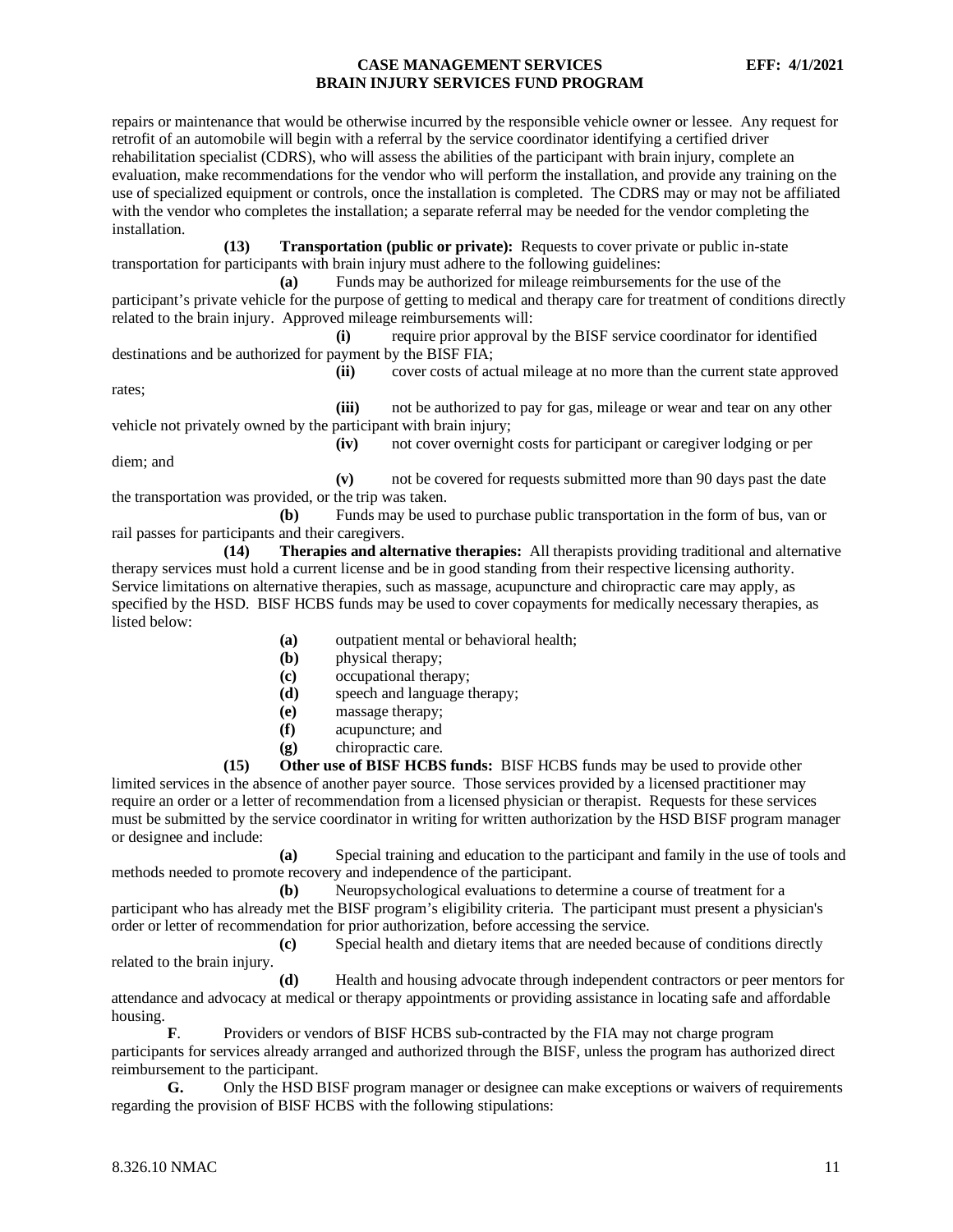**(1)** requests for waivers to the provisions and services provided by the BISF program must be made by the service coordination agency in writing;

**(2)** requests must have accompanying documentation justifying the exception; and

**(3)** written approval from HSD must be placed in the participant's record by both the FIA and the service coordination agency.

[8.326.10.13 NMAC - Rp, 8.326.10.13 NMAC, 4/1/2021]

#### <span id="page-12-0"></span>**8.326.10.14 NON-COVERED SERVICES AND GOODS:** Costs not covered by BISF HCBS include:

- **A.** Dental exams, visits, procedures or equipment;<br>**R.** Optical exams, visits, glasses, lenses or other equipment.
- **B.** Optical exams, visits, glasses, lenses or other equipment;
- **C.** Hearing exams, visits or aids or other equipment;
- **D.** Experimental therapies;<br>**E.** Computers and internet:
- **E.** Computers and internet;
- **F.** Cell phones or cell phone carrier service;
- **G.** Organizational supplies;

**H.** Service animals, certification or training of service animals, veterinary, grooming, boarding or maintenance costs;

**I.** Health insurance deductibles or premiums; and

**J.** Institutional care, nursing facility or hospital care costs.

[8.326.10.14 NMAC - Rp, 8.326.10.14 NMAC, 4/1/2021]

<span id="page-12-1"></span>**8.326.10.15 SERVICE AUTHORIZATION AND REIMBURSEMENT:** Funding for BISF service coordination, BISF HCBS and fiscal intermediary agent services is based upon trust fund revenues and legislative or departmental appropriation. Billings and receipts for all approved goods, services and supports, shall be submitted for payment or reimbursement within 90 days of the service date, by the participant, service coordinator or vendor, following all HSD BISF program instructions. Reimbursement for goods, services and supports are made at a predetermined reimbursement rate. The HSD reserves the right to approve or disapprove any and all vendors or subcontractors used by the BISF HCBS fiscal intermediary agent.

[8.326.10.15 NMAC - Rp, 8.326.10.15 NMAC, 4/1/2021]

# <span id="page-12-2"></span>**8.326.10.16 GRIEVANCE AND APPEALS PROCESSES FOR THE BRAIN INJURY SERVICES FUND**

**PROGRAM:** The BISF program allows for a grievance or complaint process that affords program participants the opportunity to register grievances or complaints concerning the provision of services that are administered through the BISF program.

#### **A. Grievances:**

**(1)** Program participants may register complaints with the service coordination and FIA

contractors.

**(2)** Individual BISF contractors will have written grievance procedures approved by HSD, which provide the participant or their representative with a process for expressing dissatisfaction with the program services.

**(3)** The contractor's written grievance procedure is to be available upon request by program participants, HSD or its assigns.

**B. Appeals:**

**(1)** If the participant or their representative do not agree with the outcome of a formal grievance filed and reviewed at the BISF contracted agency, they may appeal, in writing, to the HSD BISF program manager.

**(2)** The HSD BISF program manager or designee will review the written appeal along with any supporting documentation as applicable and will respond in writing to the participant filing the appeal within 30 days with notification of the outcome to the provider agencies involved. [8.326.10.16 NMAC - Rp, 8.326.10.15 NMAC, 4/1/2021]

# **HISTORY OF 8.326.10 NMAC:** [**RESERVED**]

# **History of Repealed Material:**

8.326.10 NMAC - Traumatic Brain Injury Trust Fund Program (filed 10/25/2007) repealed effective 4/1/2021.